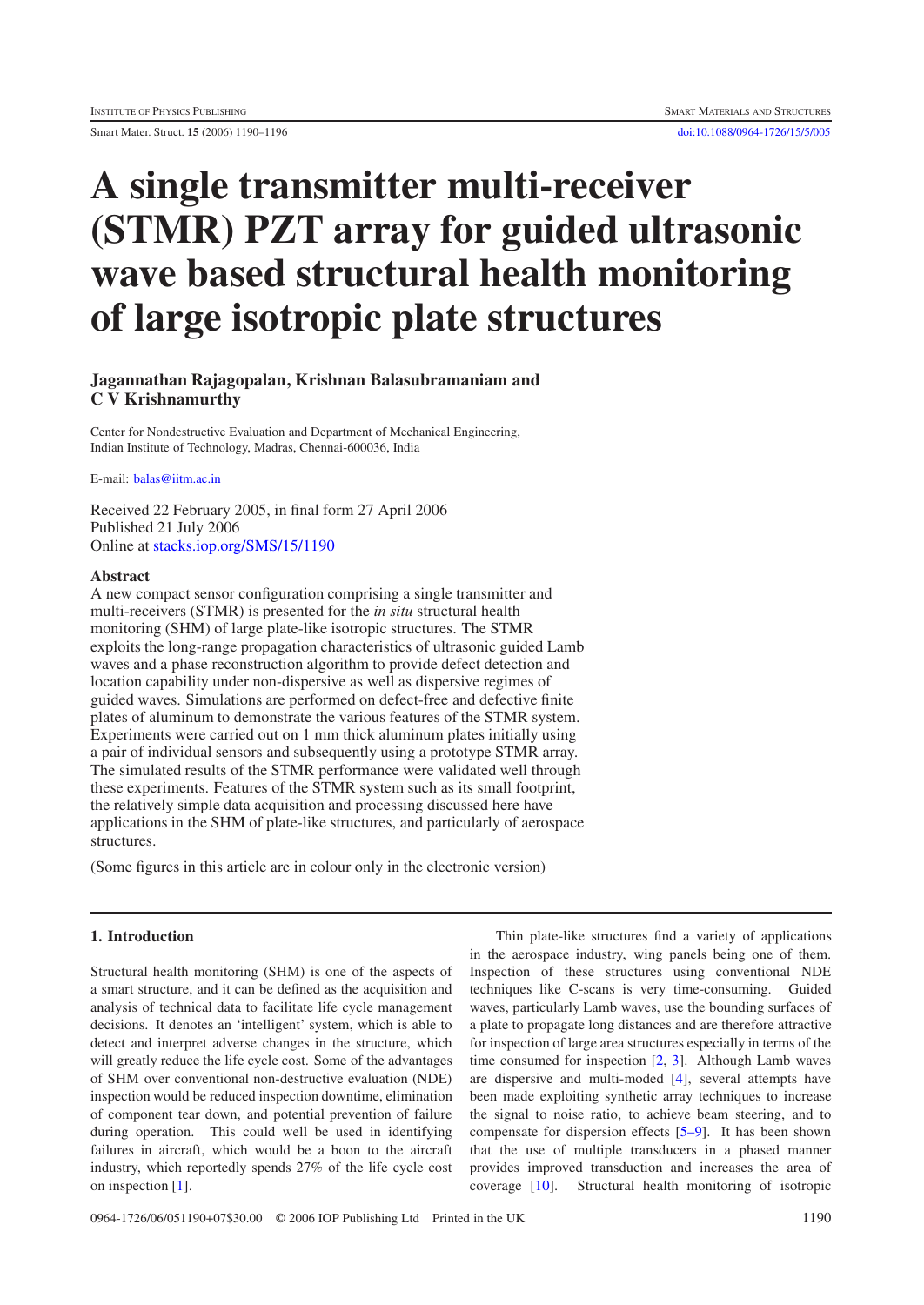and anisotropic plate-like structures by processing data from multi-transmitters and multi-receivers, made of PZT crystals, using tomographic reconstruction techniques has been reported elsewhere [\[11,](#page-6-6) [12\]](#page-6-7). The applicability of an electromagnetic acoustic transducer (EMAT) array based system, consisting of multi-transmitters and multi-receivers, for rapid inspection of plate structures using a beam steering algorithm (that has many similarities to the phase reconstruction algorithm discussed in this paper) has been demonstrated in [\[13\]](#page-6-8). Techniques based on beam forming using 'phased arrays' and time-reversal concepts are demonstrated for example in [\[14\]](#page-6-9) and [\[15\]](#page-6-10) respectively.

In this paper, we demonstrate the use of an SHM system comprising a single transmitter and a circular array of receivers for monitoring the health of large isotropic plate-like structures. Unlike traditional NDE techniques, the SHM technique is expected to provide a continuous damage monitoring capability

- (a) in an *in situ* monitoring mode, using a long range guided wave approach
- (b) at less cost, due to reduced downtime for routine inspection
- (c) that was not previously possible, due to increased sensitivity
- (d) with increased reliability, using multi-mode approach
- (e) where accessibility for performing inspection was previously limited, due to guided nature of the wave modes and, most importantly,
- (f) provide an early warning methodology for in-service damage detection so that appropriate corrective action can be undertaken.

<span id="page-1-0"></span>In sections [2](#page-1-0) and [3](#page-1-1) of the paper, we describe the array system and the method of data acquisition. In section [4,](#page-1-2) we describe the data processing method, which utilizes a phased addition algorithm in the wavenumber domain, which locates any structural features or defects present in the structure. In sections [5](#page-2-0) and [6,](#page-4-0) we present the results from simulations and experiments and discuss the capabilities of the system.

#### **2. STMR array description**

The STMR array consists of a single transmitter and *N* receivers that are acoustically coupled to one surface of the plate. The receivers are arranged in a circle of diameter *D* while the transmitter is placed at its center. A prototype STMR array, with a transmitter (indicated as T) and 15 receivers (indicated as R) located at 15 equi-spaced points on circle of 15 cm diameter is shown in figure [1.](#page-1-3) The array configuration, described in greater detail elsewhere [\[5\]](#page-6-4), consists of a single transmitter to ensure uniform coverage and avoid non-uniform insonification associated with beam formation reported for the multi-transmitter multi-receiver (MTMR) system [\[10\]](#page-6-5). It also simplifies the task of data collection considerably as only the receivers are to be 'arrayed'. The circumferential arrangement of the receivers enables the received 'beam' (after phased addition) to be steered in any direction, thereby achieving omni-directionality in performance. To achieve high angular resolution in the reconstructed image, the steering and hence the reconstruction needs to be carried out for a large number of angles. The parameters governing the image reconstruction

<span id="page-1-3"></span>

**Figure 1.** A prototype of the STMR PZT array used in the experiments.

(This figure is in colour only in the electronic version)

<span id="page-1-1"></span>therefore are the diameter of the circular array, *D*, the number of receivers, *N*, and the number of reconstruction angles, *n*. For carrying out simulations, the transmitter and the receivers are assumed to act as point sources and are considered to have equal transmission and reception sensitivity in all directions. Experiments were carried out with conventional PZT crystals and the simulated results were well validated, justifying the point source/receiver assumption made in the simulations.

#### **3. Data acquisition and transformation**

The acquisition of the raw data set in the time, *t*, domain, in digital format, represents the Lamb wave data set. The transmitter is excited and a discretely sampled *t* domain signal is collected at each of the receivers. These data are arranged to form a matrix, **T**, in which each column represents the raw *t* domain signal collected at each of the *N* receivers. When the wave propagation is non-dispersive the phase velocity is constant and the time domain data can be directly transformed to spatial domain data enabling flaw location and sizing through phased addition procedures. Under dispersive conditions, the phase velocity is not a constant and the relation  $k = \omega/v_{ph}$  (where  $v_{ph}$  is the phase velocity) leads to non-uniformly spaced wavenumber domain data that are unsuitable for carrying out phased addition procedures for locating and sizing the flaw. To compensate for the guided wave dispersion [\[16\]](#page-6-11), each column in the **T** matrix is fast Fourier transformed to yield a matrix **F** containing the complex spectra at equi-spaced points in the frequency, *ω*, domain. Then, the frequency domain data in **F** are transformed to wavenumber domain data using a linear interpolation scheme [\[10\]](#page-6-5) resulting in a matrix, **W**, of equi-spaced data in the wavenumber domain. The rows in **W** are referred to by the subscript *i* and the corresponding wavenumber is  $k_i$ . It is important to note that the number of rows and columns in **W** is equal to those in **F**. The entire procedure is summed up in figure [2.](#page-2-1)

#### <span id="page-1-2"></span>**4. Algorithm for phase reconstruction**

The purpose of the phase reconstruction algorithm is to determine the locations from which the waves sent by the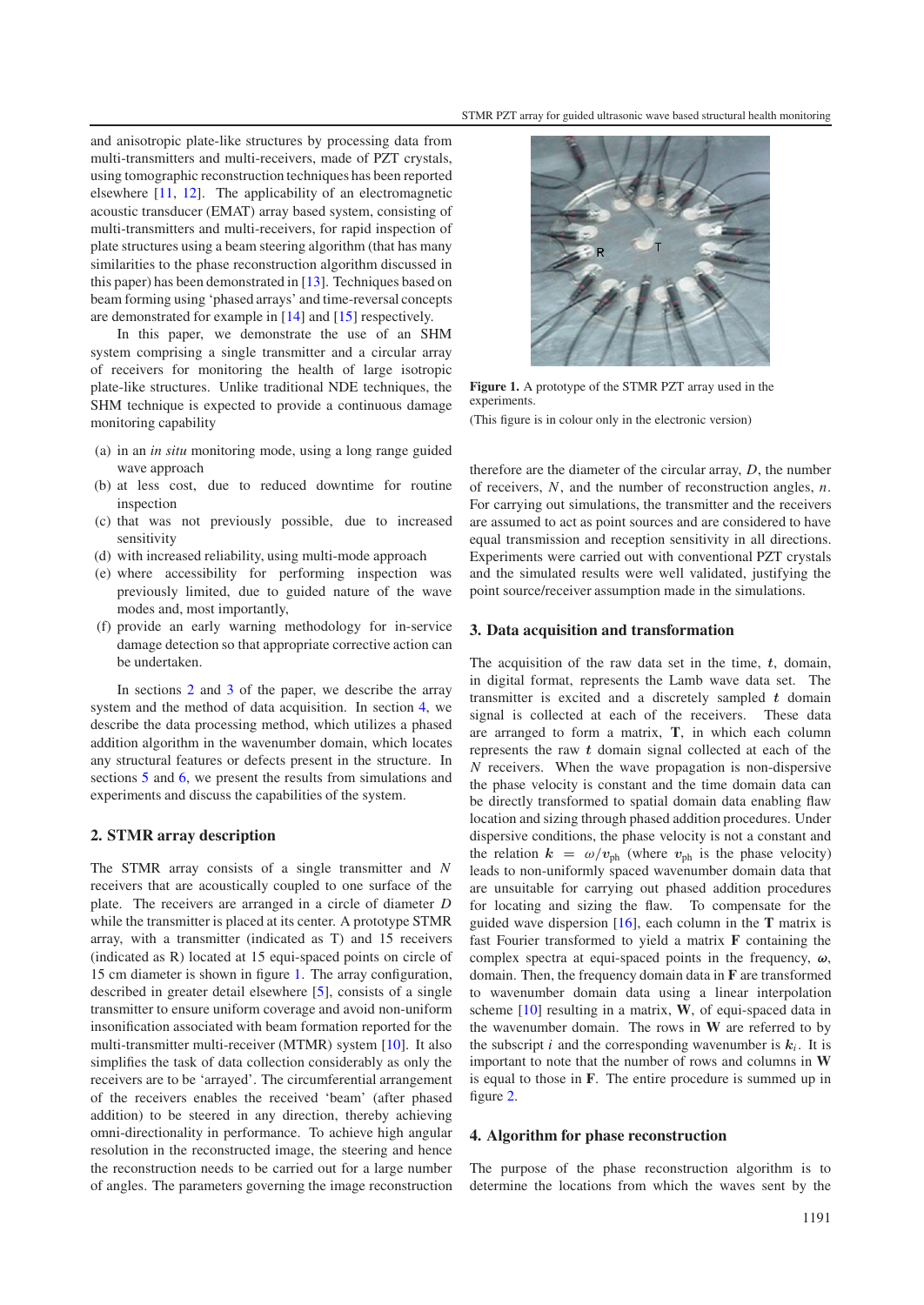<span id="page-2-1"></span>

<span id="page-2-2"></span>**Figure 2.** Schematic representation of the transformation of data from time (*t*) domain to wavenumber (*k*) domain.



**Figure 3.** Schematic of the phase reconstruction procedure.

transmitter are reflected back. In the algorithm, the reflected wavepackets are assumed to come from a particular direction (angle) and the signal received at each receiver is shifted appropriately (in the *k* domain) and added. If the assumed direction is the actual direction of the reflected wave then this process results in a coherent addition. This procedure is repeated for a set of equi-spaced angles that span the entire 360◦. The locations from which the waves are reflected back are then obtained by performing an inverse fast Fourier transform (IFFT) on these phase-reconstructed signals.

In the first step of the algorithm, a particular guided wave mode is chosen and phased addition of the columns of **W** matrix is performed along *n* equi-spaced reconstruction angles using the dispersion characteristics of the mode. These reconstruction angles, represented by  $\theta_{\rm p}$ , are the assumed angles of propagation of the reflected waves. This phased addition in the  $k$  domain leads to a matrix,  $Q$ , in which the rows represent different wavenumbers,  $k_i$ , and the columns represent different reconstruction angles,  $\theta_p$ . The elements in **Q** are calculated using the following expression.

$$
q_{ip} = \sum_{j=1}^{N} w_{ij} \exp(-i2\pi k_i x_{pj})
$$
 (1)

where,

$$
x_{pj} = r_j \cos(\Phi_j - \theta_p). \tag{2}
$$

In the above expressions  $r_j$  and  $\Phi_j$  are the polar coordinates of the *j*th receiver, while  $x_{pj}$  represents the change in path length required for the signal received by the *j*th receiver to maintain coherence along  $\theta_p$ . To obtain the output matrix, **O**, in the polar domain, the columns in **Q** are subject to an inverse fast Fourier transform (IFFT) to convert them from the *k* domain to the *r* domain. Now each row in **O** corresponds to a particular radius while each column corresponds to a particular angle. It is important to note that the number of columns in **Q** and **O** is equal to *n*, the number of reconstruction angles used. Reconstruction is obtained by plotting the amplitudes of the elements in **O** as a function of their polar position. The algorithm for the reconstruction is summed up in figure [3.](#page-2-2)

The phase correction algorithm effectively approximates the path lengths between the flaw and the receiver to be equal to

the projection along the angle that is being reconstructed  $[6, 7]$  $[6, 7]$  $[6, 7]$ . In other words, the algorithm requires the flaw to be in the far-field of the receiver array. The algorithm also ignores signal strength reduction due to material attenuation and beam spreading. Noting that the actual receiver positions on the circle get projected onto a diameter during the reconstruction process, the angular resolution achievable for the reconstruction can be seen to be proportional to  $\lambda/D$ , and the near-field to far-field transition to be proportional to  $D^2/\lambda$ , where  $\lambda$  denotes the wavelength of the mode under consideration. These two opposing trends help limit the footprint of the STMR system to be small enough and yet be attractive in practical applications.

#### <span id="page-2-0"></span>**5. Simulation studies**

The scope of the STMR system is brought out through simulations subsequently validated through in-house experiments with realistic parameters. An STMR system, consisting of a transmitter at the centre and 30 receivers placed on the circumference of a circle of 8 cm diameter, was considered, placed on a 1 mm thick Al plate with infinite planar dimensions. The dispersion curves for Al at low frequencies indicate the presence of two modes,  $S_0$  and  $A_0$ , with  $S_0$  being the faster mode. We chose the  $S_0$  mode, the dispersion characteristics of which are shown in figure  $4(a)$  $4(a)$ , for excitation in the simulations. Figures [4\(](#page-3-0)b) and (c) show the RF signal wave forms for excitations at the nearly non-dispersive region (0.5 MHz mm) and fairly dispersive region  $(2 \text{ MHz mm})$  of the  $S_0$  mode.

As a first case, the response from a single point reflector located in the  $\theta = 180^\circ$  direction at a distance of 50 cm from the array center, taken to be in the far-field of the STMR array, is considered. Using the position of the defect with respect to each receiver, the total distance traveled by the wave to reach each receiver was calculated. Then, the dispersion characteristics of the guided wave mode of interest were used to shift each component in the transmitted signal appropriately in the time domain. The time-shifted components were added to get the time domain signal at each of the receivers yielding the **T** matrix. Further processing was done using the procedure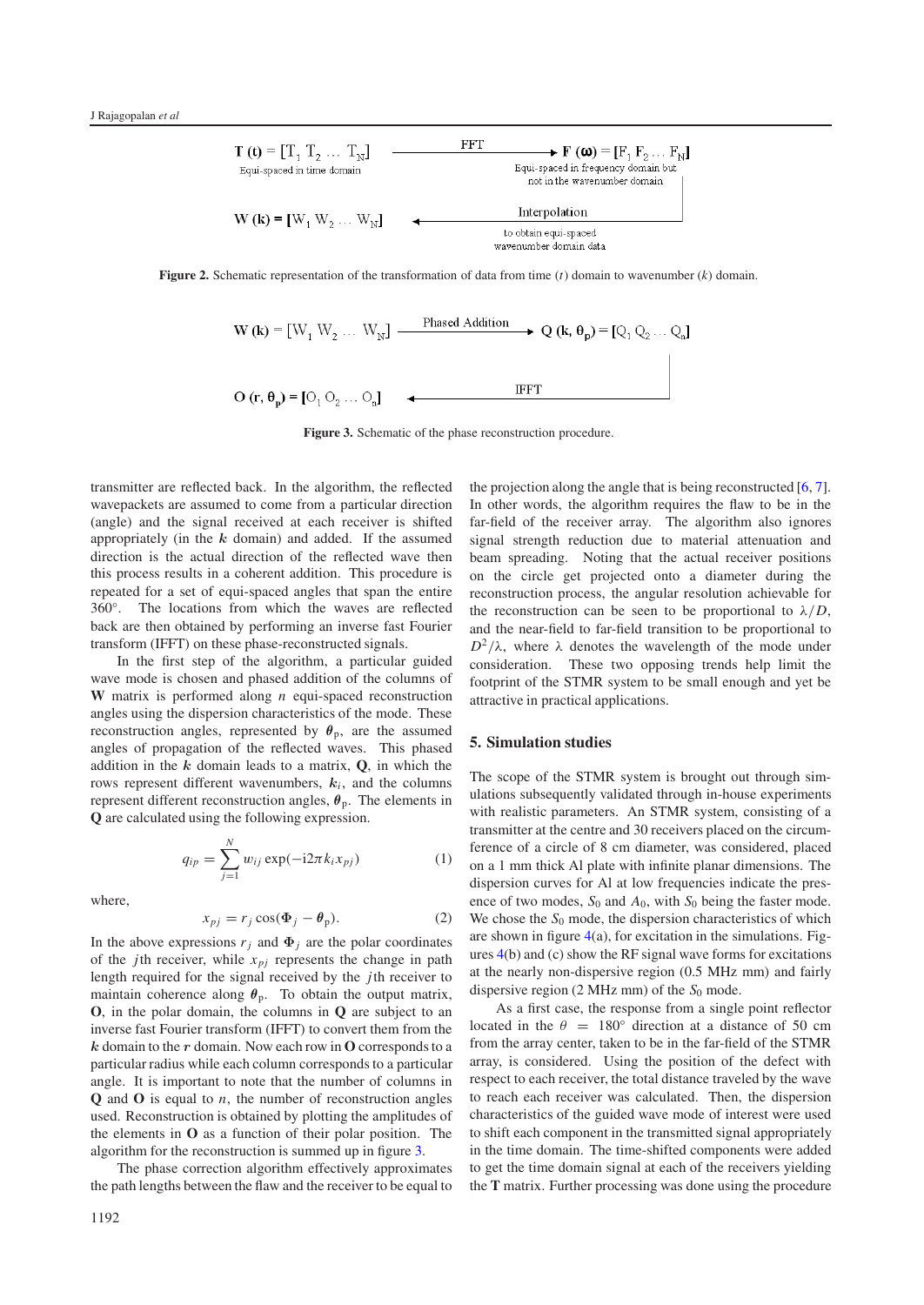<span id="page-3-0"></span>

**Figure 4.** (a) Dispersion curve of the  $S_0$  mode in 1 mm thick Al plate. Points A and B have been chosen to indicate the effect of ignoring dispersion effects during image reconstruction. (b) Reflected signal from a defect placed at 50 cm along the 180◦ line: simulation at 0.5 MHz where the dispersion effects of the  $S_0$ mode are barely visible. (c) Reflected signal from a defect placed at 50 cm along the 180◦ line: simulation at 2 MHz where the dispersion effects of the  $S_0$  mode are significant.

outlined in the above sections. The image of the defect reconstructed including the dispersion effects is shown in figure [5\(](#page-3-1)a). The grayscale on the plot is logarithmic with a range of 12 dB. Although a 6 dB scale is adequate when dealing with strong reflections, the 12 dB scale was chosen to allow for weak scattering events as well. The position of the array and the defect are indicated in the figure. The defect can be seen at

<span id="page-3-1"></span>

**Figure 5.** (a) Reconstruction, including dispersion, of a simulated defect 50 cm from the array center located along the 180◦ direction: excitation pulse at 0.5 MHz frequency. (b) Reconstruction of the case shown in figure  $5(a)$  $5(a)$ , but ignoring dispersion.

the assumed defect location as a black patch. The black patch indicates higher amplitude, which has been obtained as a result of the coherent addition of the reflected signals obtained at the various receivers.

The need for considering mode dispersion can be judged from comparing figure  $5(a)$  $5(a)$  with  $5(b)$ , obtained by deliberately ignoring dispersion effects in the algorithm. Dispersion effects, though weak at this frequency, are seen to cause considerable broadening of the defect signature. Figures  $6(a)$  $6(a)$  and  $6(b)$ , which show a large number of artifacts and considerable blurring of the defect signature, are the reconstructed images with and without considering dispersion effects at 2 MHz. It can be seen from these examples that the algorithm can handle dispersive effects effectively. Although wavenumber interpolation is not required in the absence of dispersion, the algorithm has been written to handle dispersion-free situations in a natural manner.

The performance of the algorithm in the case of multiple flaws has been examined through another simulation, with three defects assumed to be along  $\theta = 90^{\circ}$ , 180 $^{\circ}$  and 270 $^{\circ}$ respectively. The results of this simulation are shown in figure [7,](#page-4-2) where the defects can be seen as black patches at the assumed defect locations.

Partially mode converted signals, due to flaw scattering, pose no difficulties in reconstruction. In the cases where the reflected signals have unknown mode components, the algorithm can be made to sift through various modes during the analysis of the reflected signals and the reconstruction can be carried out using the appropriate mode. It may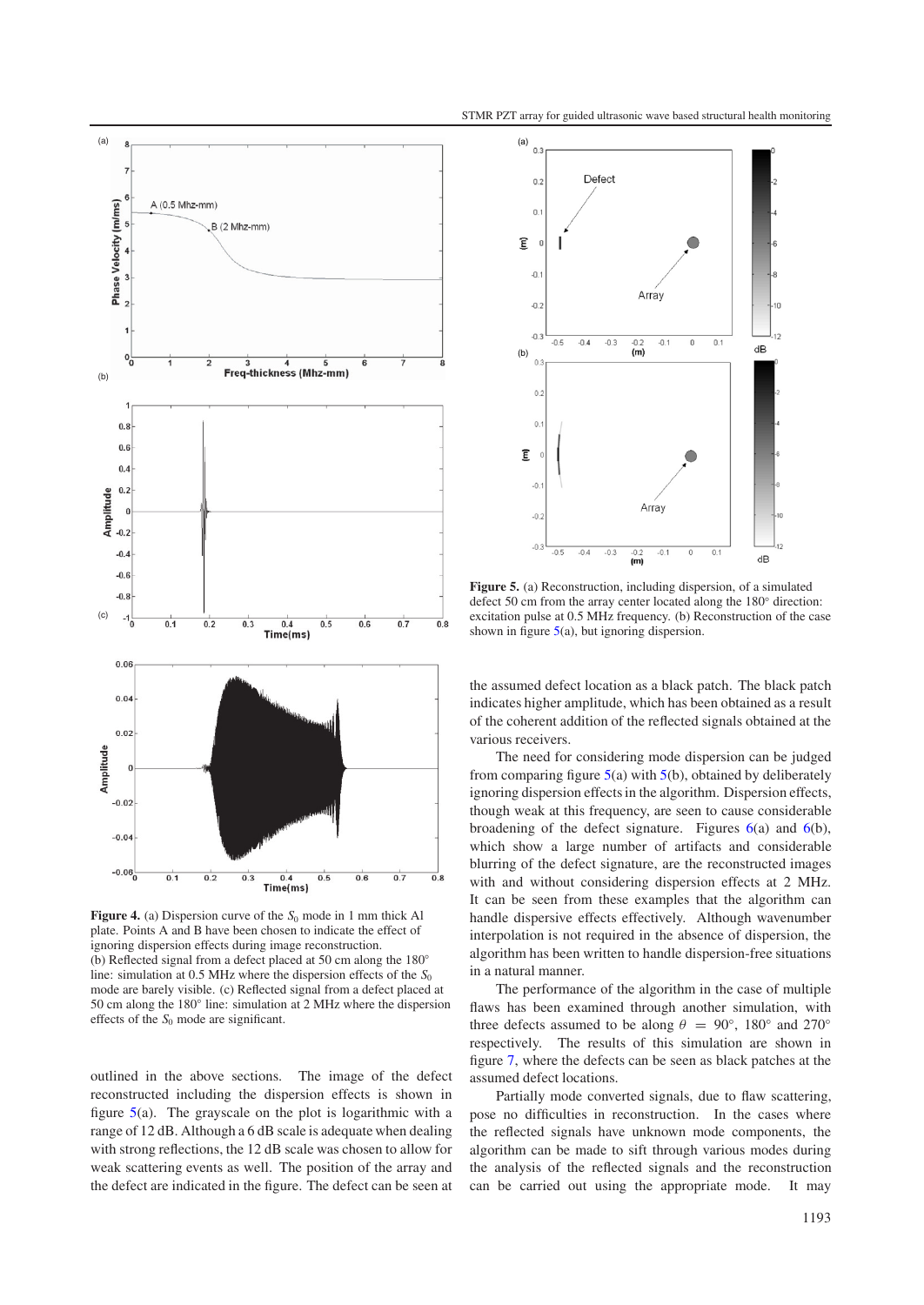<span id="page-4-1"></span>

**Figure 6.** (a) Reconstruction, including dispersion, of a simulated defect 50 cm from the array center located along the 180◦ direction: excitation pulse at 2 MHz frequency. (b) Reconstruction of the case shown in figure  $6(a)$  $6(a)$ , but ignoring dispersion.

<span id="page-4-0"></span>be noted that defect location is 'automatic' in the angular domain by virtue of the phased addition reconstruction process. However, the radial position prediction is relative and requires a suitable scaling factor for determining the absolute positional information. This scaling factor could very well be provided by the edge of the structure or a rivet hole. Through the reconstruction of this standard structural feature, the algorithm can be calibrated to provide absolute positional information.

#### **6. Experimental application**

Three experiments, two using commercial transducers and one using a prototype STMR array, were performed. The first two experiments were to reconstruct the edges and a circular hole on an aluminum plate respectively, both using commercial PZT transducers. The third experiment again involved the reconstruction of the edges of an aluminum plate, but using the STMR array. The dimensions and thickness of the aluminum plates used in all three experiments were 60 cm  $\times$  60 cm and 1 mm respectively.

In the first experiment a Panametrics 5058PR Pulser/ Receiver was used to excite a Panametrics Videoscan 500 kHz transducer, which was used as a transmitter. A similar transducer was used as receiver. A 20 MHz Data Acquisition (DAQ) card was used for signal acquisition. The receiver was kept at 15 equi-spaced locations, one after another, on a circle of 8 cm diameter, with the transmitter at the center, and signals were obtained at each of these locations to simulate an array with 15 receivers. The transmitter was excited with a 100 V signal with center frequency of 500 kHz. The signals were

<span id="page-4-2"></span>

<span id="page-4-3"></span>**Figure 7.** Reconstruction of three simulated defects 50, 55 and 45 cm from the array center located along the 90◦, 180◦ and 270◦ directions respectively.



**Figure 8.** Reconstruction of edges of the aluminum plate with 12 dB range.

sampled at 2.5 MHz and filtered after acquisition using a band pass filter of 100–500 kHz range to eliminate high frequency noise and undesirable low frequency components. The  $S_0$ mode was used for reconstruction since this was the fastest mode. In this experiment, the left, right, top, and bottom edges of the aluminum plate were 22, 38, 34 and 26 cm away from the array center (transmitter) respectively. Figure [8](#page-4-3) shows the reconstruction with a 12 dB range with excellent sensitivity to the edges shown as dashed lines. The segments of the edges that are orthogonal to the wave front are most prominently imaged since the entire wave is reflected back to the array from them.

The second experiment, to reconstruct a circular hole, consisted of two stages. In the first stage reference signals from the defect-free plate were collected. In the second stage, the defect was introduced and the data were collected again. The defect-free data set was used to normalize the data obtained on the defective plate. This normalization was necessary to compensate for the reflections from the edges of the plate, which are substantially larger than the reflection from the defect. This procedure is similar to the actual structural health monitoring (SHM) process where the STMR array will most likely be used to obtain an initial baseline data after which it begins the process of monitoring the structure for detrimental structural damages.

For this experiment data acquisition was done using a different set of instrumentation in order to demonstrate that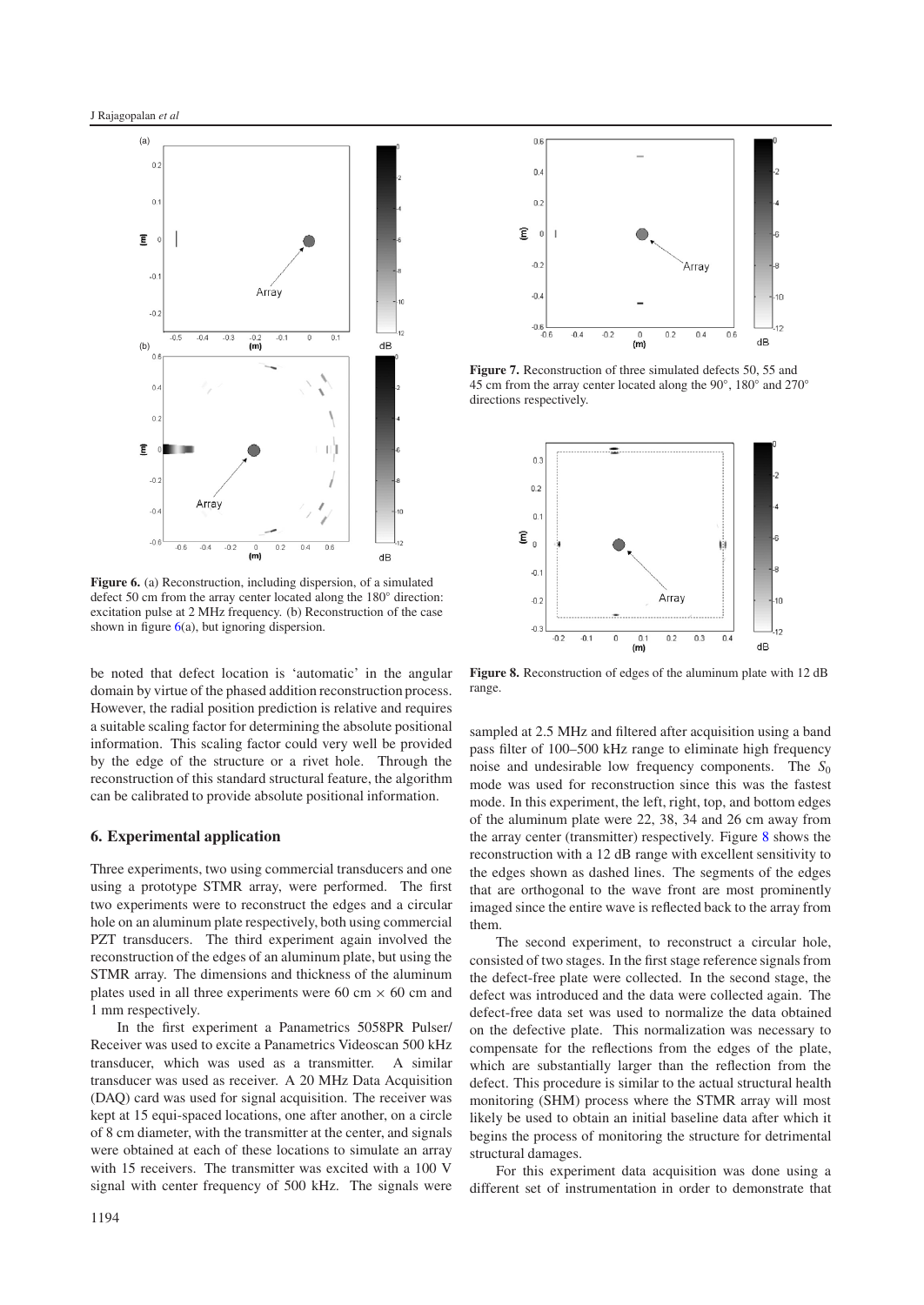<span id="page-5-0"></span>

**Figure 9.** Reconstruction of the 7 mm circular hole.

the technique can be adapted to different instrumentation. Instead of the Panametrics 5058PR Pulser/Receiver a Matec Instruments PR5000 Pulser/Receiver was used for exciting the transmitter, since higher gain settings were needed for imaging the defect. This, as mentioned before, was necessary because the reflection from a small defect is relatively very weak when compared to the edges that manifest as large defects. An Agilent 54621A oscilloscope was used instead of the DAQ card since it had the additional capability of averaging the signals, leading to a reduction in noise levels. Otherwise, the data acquisition process, the parameters for data acquisition and the mode used for reconstruction were the same as in the first experiment. In this experiment, the left, right, top, and bottom edges of the aluminum plate were 9, 51, 51 and 9 cm away from the array center respectively. The hole was located 38 cm away from the array center along the  $\theta = 90^\circ$  $\theta = 90^\circ$  $\theta = 90^\circ$  direction. Figure 9 shows the imaging of the circular hole using the normalized data. As can be seen from the figure, the position of the reconstructed hole compares well with its actual location.

In the third experiment, the same instrumentation used in the second experiment was used. But unlike in the first two experiments, an STMR array (shown in figure [1\)](#page-1-3) was used for signal acquisition. The STMR array, kept at the center of a  $60 \text{ cm} \times 60 \text{ cm}$  aluminum plate, was used to obtain the reflected signals at all 15 locations simultaneously using a multiplex. The parameters used for signal acquisition of the mode used for reconstruction were the same as those used in the first two experiments. The reconstruction of the edges of the aluminum plate using the data obtained from this experiment is shown in figure [10](#page-5-1) and compares well with figure [8.](#page-4-3)

#### **7. Summary**

In this paper, the feasibility of the structural health monitoring (SHM) of isotropic plate-like structures using an STMR array of PZT transducers has been demonstrated. Features and capabilities of the STMR system are as follows.

- (1) It requires a simpler electronics system with a reduced footprint, desirable for SHM of aerospace structures, when compared to other systems described in the literature.
- (2) It can handle dispersive effects of transmitted and received modes.

<span id="page-5-1"></span>

**Figure 10.** Reconstruction of the edges of a 60 cm  $\times$  60 cm aluminum plate.

- (3) The use of a single transmitter as opposed to multiple transmitters prevents side lobe formation in the sent beam and avoids associated false alarms that these side lobes generate.
- (4) Deconvolution is not essential; although side lobes occur due to arraying of received signals, a simple thresholding provides for reasonable assessment of flaw detection and location.
- (5) It allows for improved angular resolution through the inclusion of a larger number of angles for reconstruction as well as by adjusting the diameter of the receiver ring, limited only by the physical sizes of the receivers.
- (6) It can work in single mode transmission—single mode reception, as well as in single mode transmission—partly mode converted reception.
- (7) It can in principle work even when the received mode is unknown, by allowing the algorithm to search through the various modes.
- (8) It permits reasonable positional accuracy for the flaw through calibration against a standard feature of the specimen such as an edge or a rivet hole.
- (9) It is tolerant to slight errors in the positioning of receivers and the transmitter with respect to each other.
- (10) Very light materials like PVDF film sensors (which have good reception capabilities but poor transduction capabilities) can be used as receivers in an STMR system along with a PZT transmitter. Other options include MEMS and fiber optics based sensor systems. This will result in a much lighter array system, which is critical for aerospace applications.
- (11) The PZT array shown here uses wires for transmitting data from the receivers. But with the rapid advances being made in RF MEMS technology, it is conceivable that this data transmission can be made wireless, leaving the transmitter alone to be wired. Also, the reduction in size of receivers will make it possible to accommodate more receivers and hence result in improved detection and imaging of flaws present in the structure.

The STMR system can also be designed to be selfcalibrating by using the initial signal received by the receivers to measure the material properties that can then be used in the phase reconstruction algorithm. In order to use this algorithm